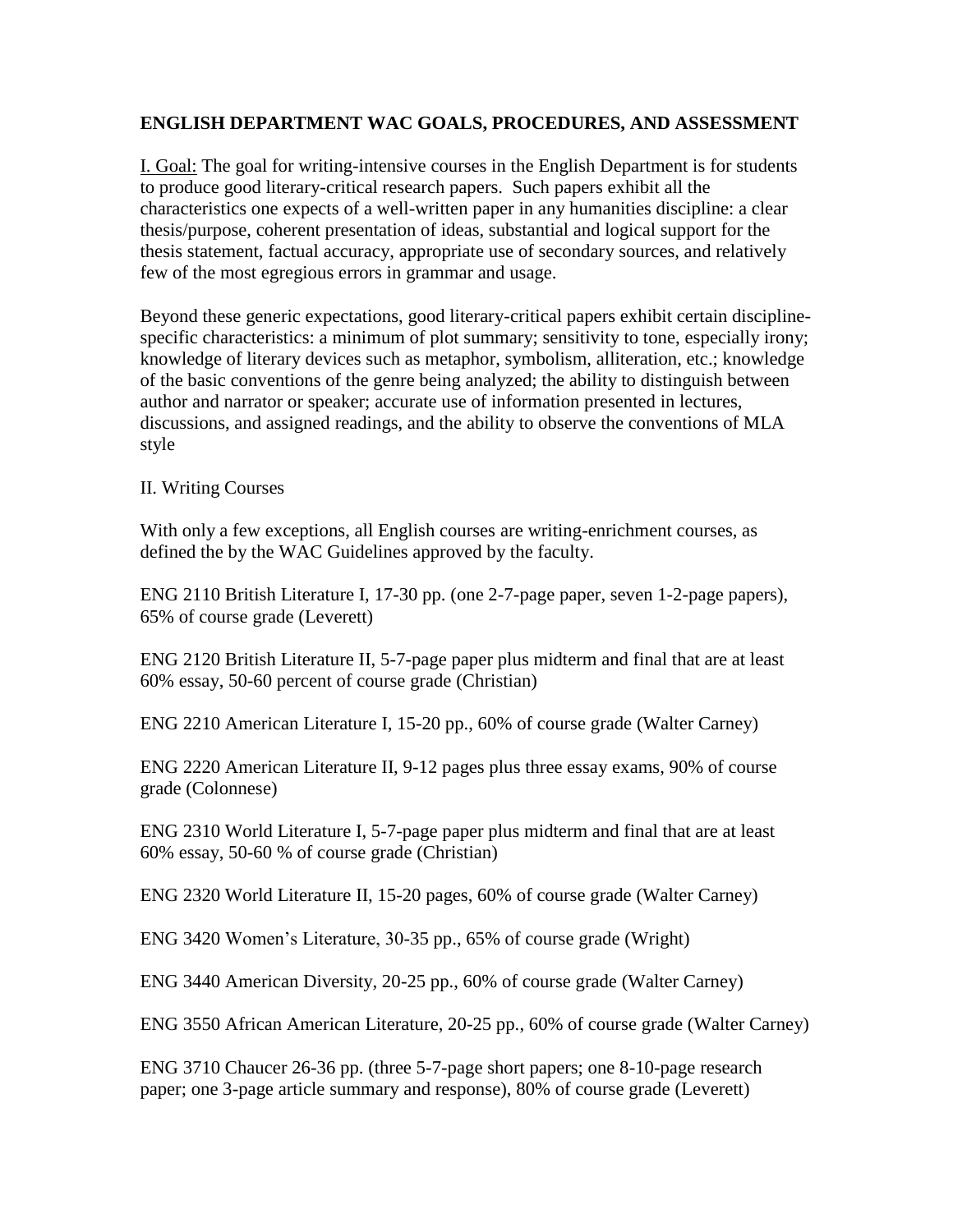ENG 3730 Medieval Romance, 23-31 pp. (three 5-7-page papers, one 8-10-page research paper), 85% of course grade (Leverett)

ENG 3740 Shakespeare, 15-18 pp. (three 5-7-page short papers; one 3-page translation and analysis), 70% of course grade (Leverett)

ENG 3820 19<sup>th</sup>-Century American Lit., 9-12-page research paper plus essay exams, 75% of course grade (Colonnese)

ENG 3920 19<sup>th</sup>-Century British Lit., 10-15-page research paper plus writeup of oral report, 50% of grade (Wright)

ENG 4020 Modernism, 9-12-page research paper, plus essay exams and journal, 80% of course grade (Colonnese)

ENG 4030 Contemporary Literature, 9-12 page research paper plus essay exams and journal, 80% of course grade (Colonnese)

ENG 4140 Southern Literature, 25 pp. (one 10-page unresearched paper, one 15-page researched paper, plus essay questions), 55% of course grade (Wright)

III. Rubrics

1. Rubric used in 2210, 2320, 3440, and 3550

# **Grammar and Usage: 25**

Are there many Dirty Dozen errors? Are the sentences clear and expressive? Is the writer's voice apparent, or at least developing? Are there many word choice errors, malapropisms, or awkward phrases? Is the paper representative of formal academic writing or of casual speech?

# **Structure and MLA: 25**

Is there a clear thesis statement? Are the paragraphs, including the introduction and conclusion, well-developed and well-structured? Is there a clear reason why the paragraphs are arranged as they are, or is there a disturbing randomness to this argument? Does the writer observe the conventions of MLA usage in citations and the Works Cited page? Are quotations and other uses of reference material properly introduced, cited, and discussed?

# **Content: 50**

Does the writer demonstrate a thorough comprehension of the subject? Do they omit major points, or do they cover the essential elements of the issue? Does the writer manage competing points of view fairly? Does the writer show good judgment in the way in which sources are assessed and used? Do they use the best possible evidence? Is there a clear relationship between each piece of evidence and the paper's claim? Is the evidence arranged persuasively?